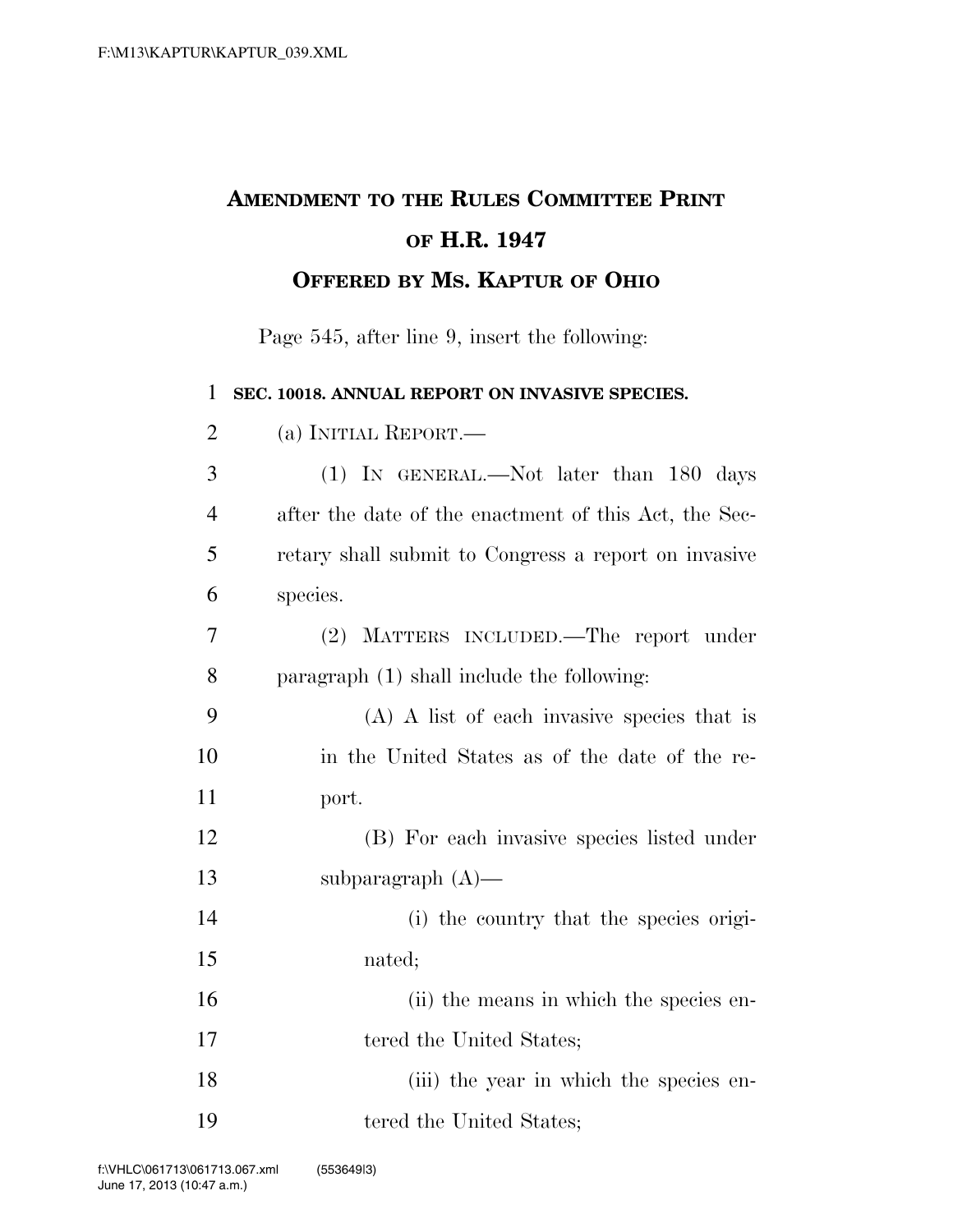| $\mathbf{1}$   | (iv) the rate by which the entry of the      |
|----------------|----------------------------------------------|
| $\overline{2}$ | species is increasing or decreasing;         |
| 3              | (v) cost estimates, covering both the        |
| $\overline{4}$ | date of the report and future periods, of    |
| 5              | the cost of such species to the public and   |
| 6              | private sectors;                             |
| 7              | (vi) if cost estimates cannot be con-        |
| 8              | ducted under clause (iv), a detailed expla-  |
| 9              | nation of why;                               |
| 10             | (vii) environmental impact estimates,        |
| 11             | covering both the date of the report and     |
| 12             | future periods, of the environmental im-     |
| 13             | pact of the species;                         |
| 14             | (viii) if environmental impact esti-         |
| 15             | mates cannot be conducted under clause       |
| 16             | (iv), a detailed explanation of why;         |
| 17             | (ix) recommendations as to what steps        |
| 18             | are needed to combat the species;            |
| 19             | $(x)$ a description of the ongoing re-       |
| 20             | search occurring to combat the species;      |
| 21             | and                                          |
| 22             | (xi) a description of any legal recourse     |
| 23             | available to people affected by the species. |
| 24             | (C) Any other matter the Secretary deter-    |
| 25             | mines appropriate.                           |